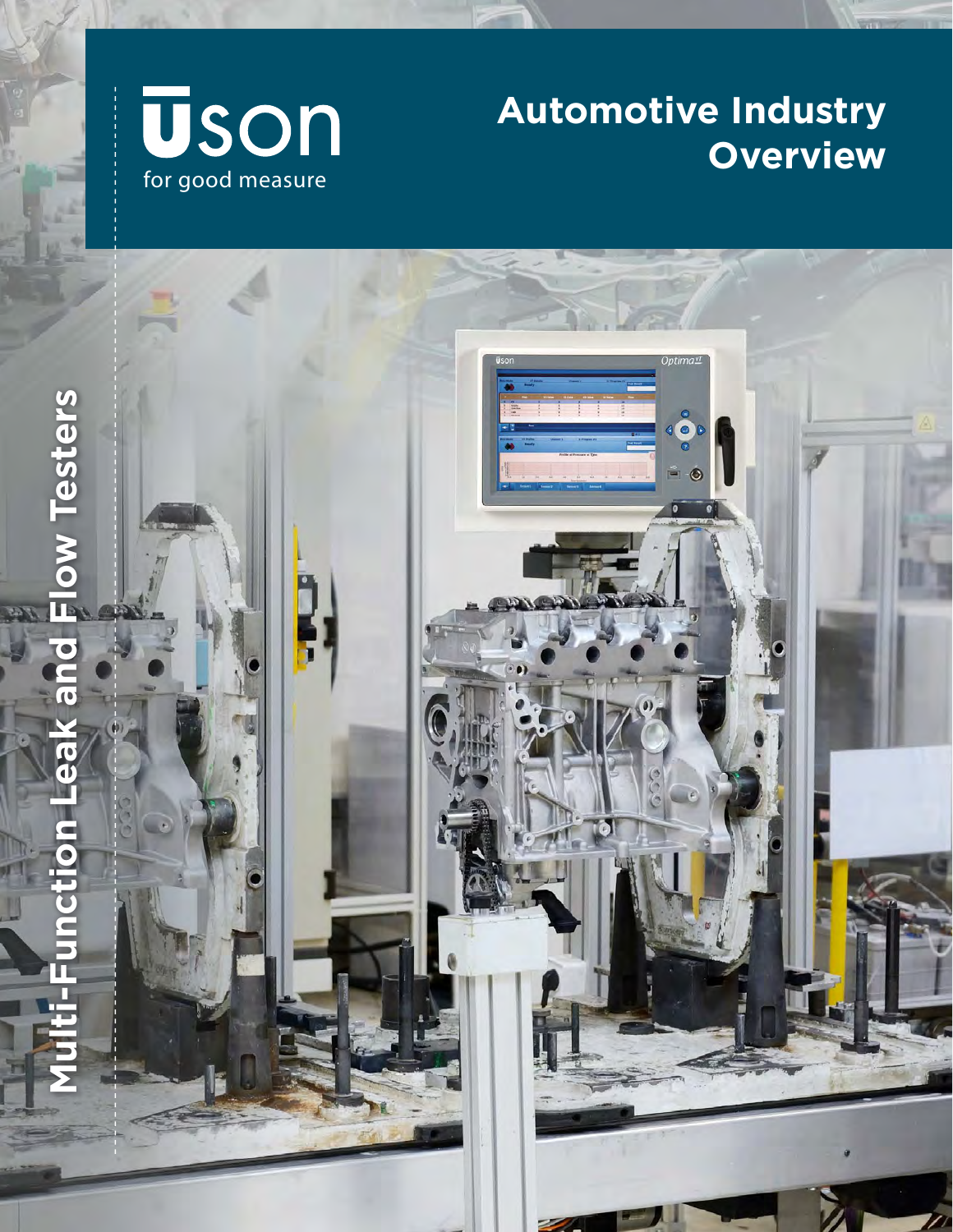# **Uson**

**Pioneer of Modern Leak and Flow Testing**



## **When Quality is Critical —**

Uson leak testers deliver fast, reliable, and accurate information when and where you need it, so you can stay in control of your process.

Automobiles consist of major critical systems – including the engine, transmission, fuel, exhaust, cooling, lubrication, electrical, and transmission. Each system consists of individual parts, working together to achieve the final automobile product. Quality assurance is critical, and if any component in any one system fails, it can result in costly warranty issues and potential recalls.

Manufacturers serving the automotive industry must comply with stringent test requirements, while meeting production demands. The manufacturing process must be optimized, achieving fast cycle times and utilizing the correct test technology that meets the specifications of the OEM. Uson leak testing provides the confidence to manufacture products that are reproducible and meet automotive quality assurance demands.

Uson applies its decades of experience in the automotive industry, working with each customer to understand the process and identify the unique leak testing requirements of each application. Our depth of experience allows us to offer our customers a consultative experience, where we evaluate the part to be tested, including test pressures, leak rates, volumes, environmental conditions, part material, and cycle time, to determine how manufacturing variables can impact test results.



Uson has more than 50 years of experience to support manufacturers in the automotive industry.



We support our customers throughout the life of the Uson leak tester.



Our leak testers capture vast amounts of data, for a clear view of how the manufacturing process is performing.



Our leak testers accommodate multi-step processes for greater flexibility to meet quality demands.



Our leak testers deliver the assurance of quality, so bad parts don't leave the factory.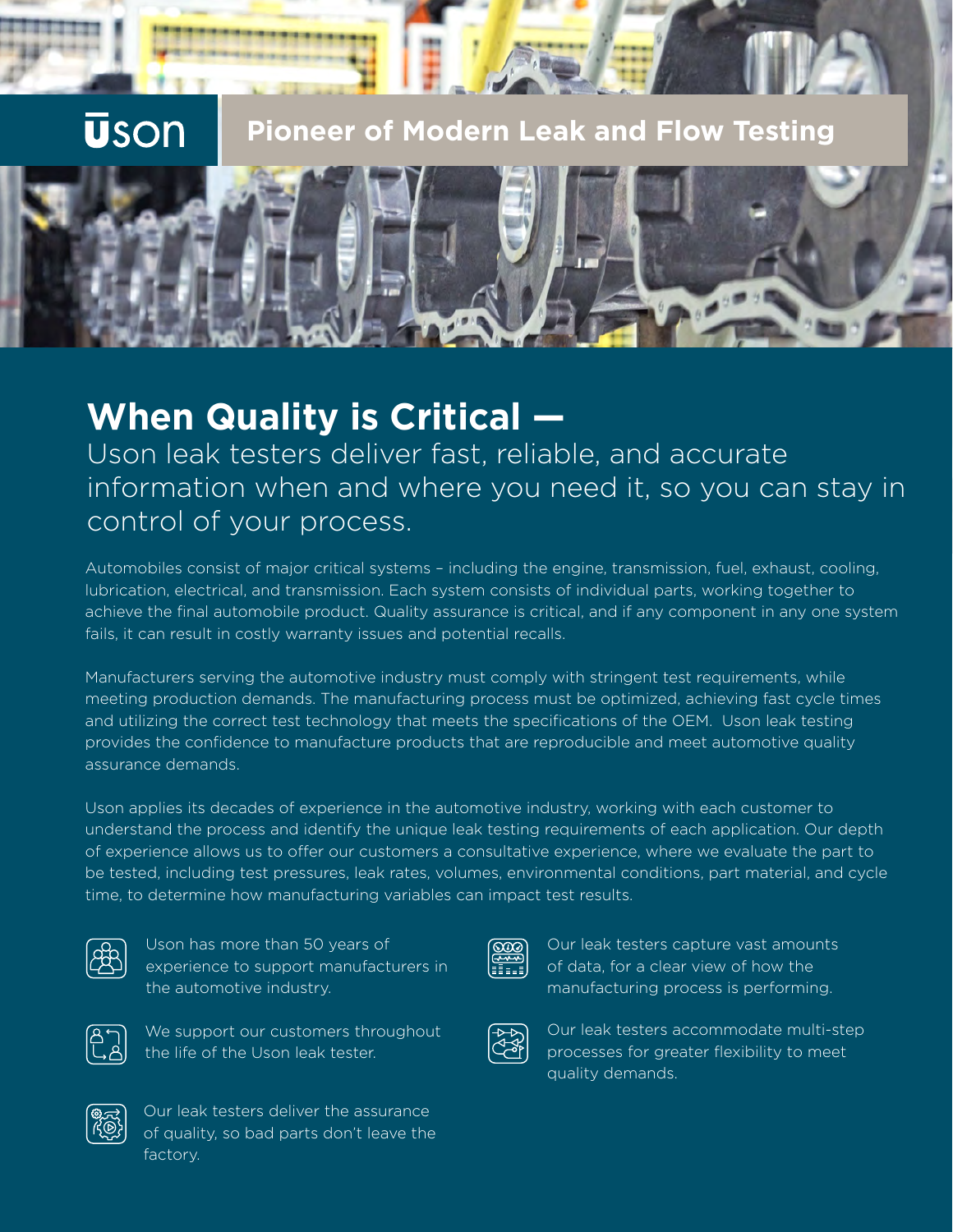### **Under the Hood**

There are a multitude of components under the hood that ensure your car operates properly, and a leak in one of these components spells trouble for all of it. Housing breaks on radiators can leak fluid. Metal components can corrode. Moisture or debris can get into A/C systems. Leak testing reduces the likelihood of unexpected issues.

- A/C Compressor •
- Air Cleaner
- Alternator
- **Condenser**
- Valve Cover
- Radiator Hoses
- Radiator
- Radiator Overflow Bottle • Windshield Washer Bottle
- Battery Cover and Tray
- 

### **Engine**

- Hybrid Battery
- **EV Powertrain**



Testing of engine components can require complex test specifications. It's important to use the right type of leak test to ensure oil, fuel, and air distribution are correct. One benefit of using a Uson leak tester is the ability to simultaneously check two different reject points and determine if the casting can be impregnated to prevent scrapping parts.

- Exhaust Manifold
- Intake Manifold
- Air Boot
- Distributor
- Engine Block
- Engine Cylinder Head
- Engine Oil Pan
- Water Pump
- Air Box

### • Air Flow Meter

- Oil Cooler
- Throttle Body
- Air Pump
- 
- Starter
	-
	- Components

### **Transmission**

Transmission fluid, an important part of a powertrain system, feeds fluid and lubricates components through proper channels to prevent unexpected failure. Leak testing helps to ensure the integrity of the transmission components, allowing the transmission fluid to do its job. Uson's leak testers use various methods to increase sensitivity on large cavities, like housing and pans. They ensure reduced cycle times while continuing to meet first-timeacceptance of production parts.

- Trans Pan
- Trans Housing
	- Transfer Case
- Trans Pump
- Oil Cooler
- 
- Bell Housing
- Clutch Assembly
- Electric Drive Transmission

**Suspension & Steering**

For steering applications, leak testing needs to be highly sensitive to ensure proper fluid fill level in

#### various assemblies. Leak testing helps eliminate underfill, which leads to gear fatigue, and overfill,

which causes leaks into other components.

- Power Steering
- Reservoir
- Steering Rack/Box

• Axle Assembly • Power Steering Pump

### **Fuel System**

Leaks in the fuel system can lead to rising temperatures, low fuel pressure, increased fuel consumption, and loss of engine performance. Uson's leak testers perform a variety of tests via a single instrument from very low test pressures to tight leak tolerances.

- Fuel Pump
- Fuel Distributor
- Fuel Tank
- Fuel Lines

Nothing but brake fluid should be in the brake lines. A leak can lead to serious issues, including loss of brake fluid or air in the brake lines, which can restrict proper brake fluid flow. Uson's leak testers offer a reliable, accurate method to test for leaks in a brake system. Testers measure high flow, low leak rate, and high pressures in a single instrument.

- Brake Lines
- Power Brake Booster
	-

• Master Cylinder

• Brake Caliper • Control Module

#### **Brake System**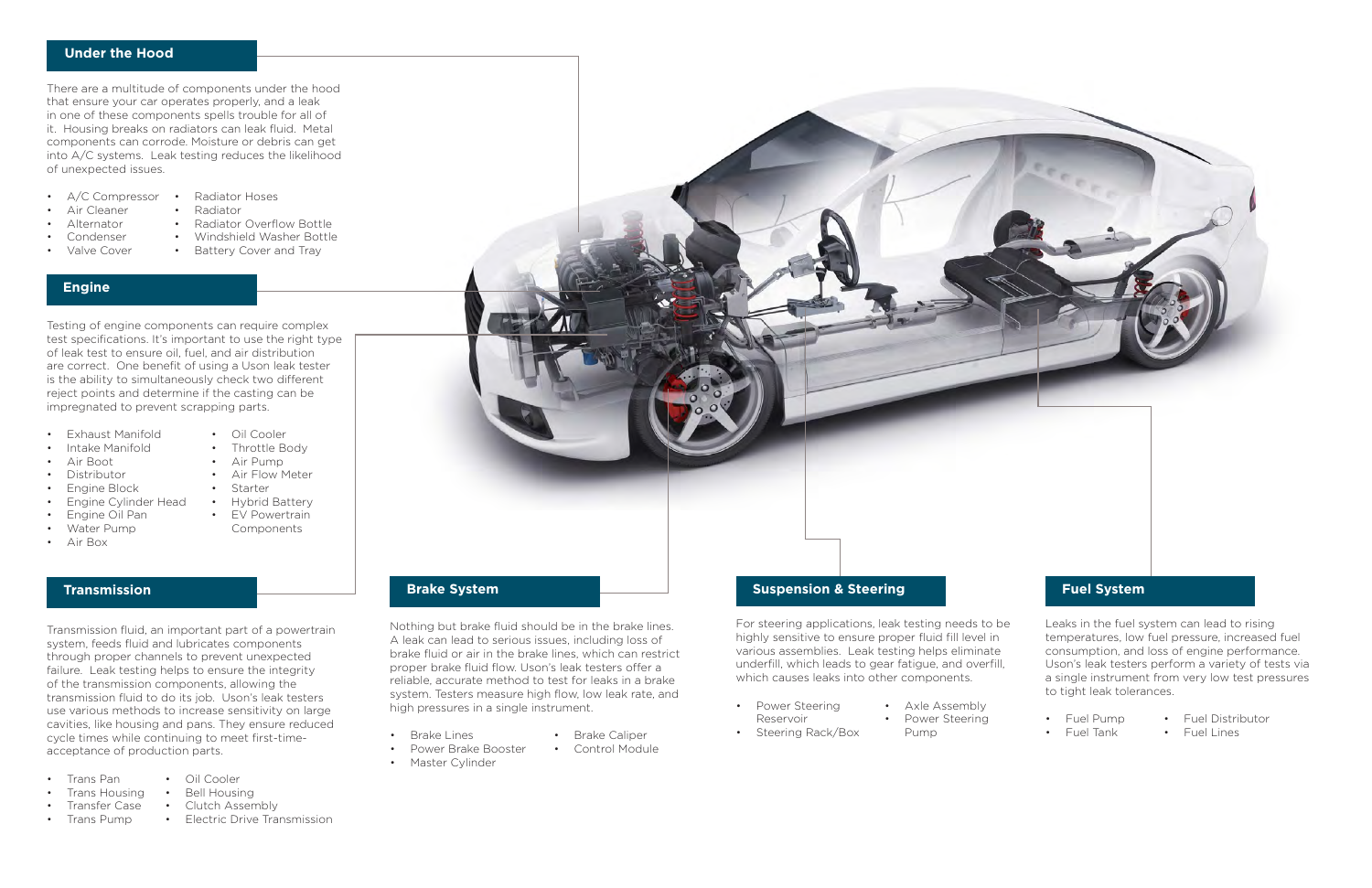### **Count On Uson's Expertise & Quality —** For customer-driven designs built with proven technology for ease of use

Our in-house manufacturing and calibration capabilities give us unsurpassed experience in designing customized test solutions for automated or semi-automated leak testing systems.

- Pressure decay leak testers
- Differential pressure leak testers
- Mass flow testers
- Burst, occlusion, and sealed-component techniques
- Combination instruments—pressure decay mass flow + burst or other combinations
- Multi-channel concurrent or sequential test instruments
- Leak testers for flexible packaging
- Data collection—USB network (Ethernet I/P, TCP I/P, QDas, etc.)
- Service and support—calibration, instrument selection, and repairs





Uson's Sprint<sup>mD</sup>—A flexible solution for leak testing a wide range of components using the pressure decay and mass flow methods.



**Uson's Optima vT** is designed to be highly configurable. With a choice of one or two test channels, optional enclosures, a wide range of test types and custom pneumatics, the Optima is highly versatile.



**Uson's QmR leak tester** is an affordable, high-quality leak tester designed to set a new benchmark of accuracy and dependability for light- to medium-duty applications.



**Uson's 628 differential pressure decay leak tester**—A cost-effective solution for leak testing a wide range of components that require testing to stringent leak rate requirements.